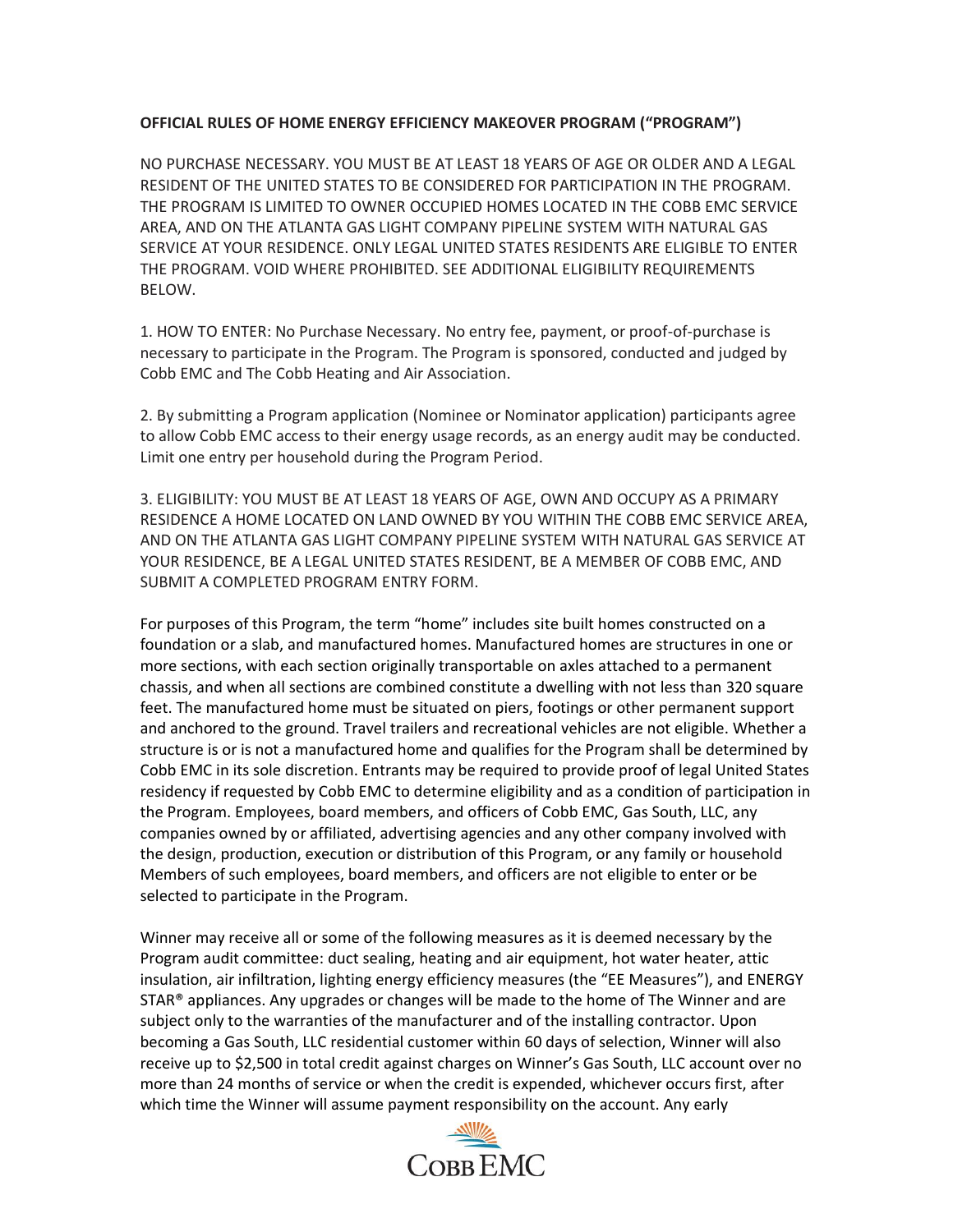termination fee paid by Gas South, LLC to a pre-existing gas marketer of the Winner will be deducted from the aforementioned credit. The credit may not be redeemed in cash and will be forfeited if not applied against Gas South, LLC charges within 24 months. Cobb EMC Makes no representation nor extends any warranty for such upgrades or changes and such upgrades or changes are to be accepted by the Winner "as-is" and without warranty. Winner is solely responsible for all applicable taxes. Cobb EMC makes no representations or warranties of any kind whatsoever concerning the appearance or performance of any upgrades or changes made to a home of a Winner.

1. SELECTION OF WINNER: Winner will be selected through a comprehensive application screening process aimed at identifying those homes that are energy inefficient and that can benefit the most from the installation of the EE Measures. Factors to be considered in selecting the Program winner and finalists may include: actual past energy use; size of home; age of home; number of occupants; number of years at present residence; style of home; and unusual energy uses. This screening process will conclude on or about January to February 2020, and will be performed by representatives of Cobb EMC, The Cobb Heating and Air Association, and Gas South, LLC whose decisions are final and binding and not subject to challenge or appeal.

2. GENERAL: This Program is subject only to the laws of Georgia and the United States. Prizes will be awarded and/or delivered only to addresses within the Cobb EMC service territory. No substitution of prizes is offered. No transfer of a prize to a third party is permitted, and non-cash prizes may not be redeemed for cash value. Winner will be solely responsible for all applicable federal, state, and local taxes on prizes; Winner will receive an IRS Form 1099 for the retail value of the prize. All other expenses on the receipt and use of the prize not specifically mentioned herein are the sole responsibility of the Winner. Any portion of a prize not accepted by Winner will be forfeited and may be awarded to another Program participant at the option and sole discretion of Cobb EMC.

3. CONDUCT: By entering the Program, entrants agree to be bound by these Official Rules and the decisions of Cobb EMC shall be final and binding in all respects. These Official Rules will be posted on the Cobb EMC website throughout the Program Period. Failure to comply with these Official Rules may result in disqualification from participation in the Program. Cobb EMC reserves the right in its sole discretion to disqualify any individual found to be tampering with the entry process or the operation of the Program or with Cobb EMC's website; to be acting in any manner deemed by Cobb EMC in its sole discretion to be in violation of the Official Rules; or to be acting in any manner deemed by Cobb EMC in its sole discretion to be unsportsmanlike or disruptive, or with intent to annoy, abuse, threaten or harass any other person. CAUTION: ANY ATTEMPT BY A USER OR ENTRANT OR ANY OTHER INDIVIDUAL TO DELIBERATELY DAMAGE ANY WEBSITE OR UNDERMINE THE LEGITIMATE OPERATION OF THE PROGRAM IS A VIOLATION OF CRIMINAL AND CIVIL LAWS AND SHOULD SUCH AN ATTEMPT BE MADE, COBB EMC RESERVES THE RIGHT TO SEEK DAMAGES FROM ANY SUCH PERSON UP TO THE FULLEST EXTENT PERMITTED BY LAW.

4. LIMITATIONS OF LIABILITY: Cobb EMC assumes no responsibility or liability for (a) any incorrect or inaccurate entry information, or for any faulty or failed electronic data transmissions; (b) any unauthorized access to, or theft, destruction or alteration of entries at